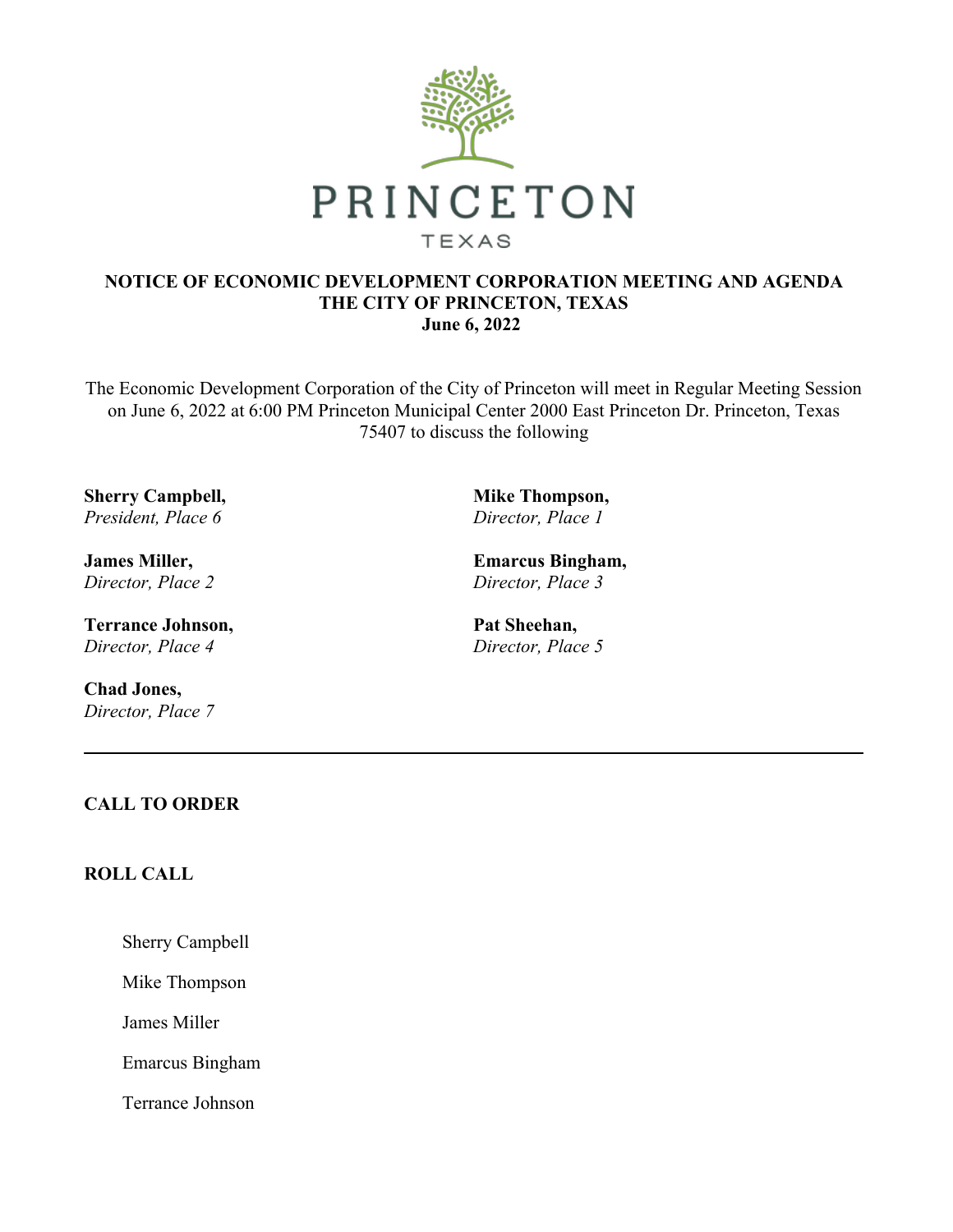Pat Sheehan

Chad Jones

# **INVOCATION**

# **PLEDGE OF ALLEGIANCE**

I pledge allegiance to the Flag of the United States of America, and to the Republic for which it stands, one Nation under God, indivisible, with liberty and justice for all.

## **PUBLIC APPEARANCE**

The public is allowed 3 minutes to speak. The Economic Development Corporation is unable to respond or to discuss any issues that are brought up during this section that are not on the agenda, other than to make statements of specific factual information in response to a public inquiry or to recite existing policy in response to any inquiry.

### **CONSENT AGENDA**

All consent agenda items listed are considered to be routine by the Economic Development Corporation and will be enacted by one motion. There will be no separate discussion of these items unless a Board Member so requests, in which event the item will be removed from the Consent Agenda and considered in its normal sequence on the agenda.

### **Minutes**

Discussion and possible action regarding the minutes of the May 2, 2022 Regular Economic Development Corporation Meeting. [EDC Meeting Minutes 05.02.22.docx](https://legistarweb-production.s3.amazonaws.com/uploads/attachment/pdf/1391889/EDC_Meeting_Minutes_05.02.22.pdf)

## **EDC Financial Statement and Sales Tax**

Discussion and possible action regarding EDC Financial Statement and Sales Tax.

[07-Apr 2022 EDC.pdf](https://legistarweb-production.s3.amazonaws.com/uploads/attachment/pdf/1401767/07-Apr_2022_EDC.pdf)

### **REGULAR AGENDA**

### **2022- EDC Website Update**

**027** Update, discussion and possible action regarding the EDC website presented by Director of Community Engagement Tenishea Turner. [Economic Development Corporation 6-6-22.pptx](https://legistarweb-production.s3.amazonaws.com/uploads/attachment/pdf/1406415/Economic_Development_Corporation_6-6-22.pdf)

## **2022- Communications Master Plan**

**028** Update, discussion and possible action regarding the Communications Master Plan project, presented by Kimley-Horn. [Princeton Comm Master Plan EDC meeting V2.pdf](https://legistarweb-production.s3.amazonaws.com/uploads/attachment/pdf/1407523/Princeton_Comm_Master_Plan_EDC_meeting_V2.pdf)

### **2022- Block 20**

**029** Discussion and possible action regarding agreement with Block 20 to solicit public input in regard to a development within the City. [MOU for Incentive Agreement Clean .docx](https://legistarweb-production.s3.amazonaws.com/uploads/attachment/pdf/1409096/MOU_for_Incentive_Agreement_Clean_.pdf)

## **2022- EDC Advertising**

**030** Update, discussion and possible action regarding advertising options for the Economic Development Corporation.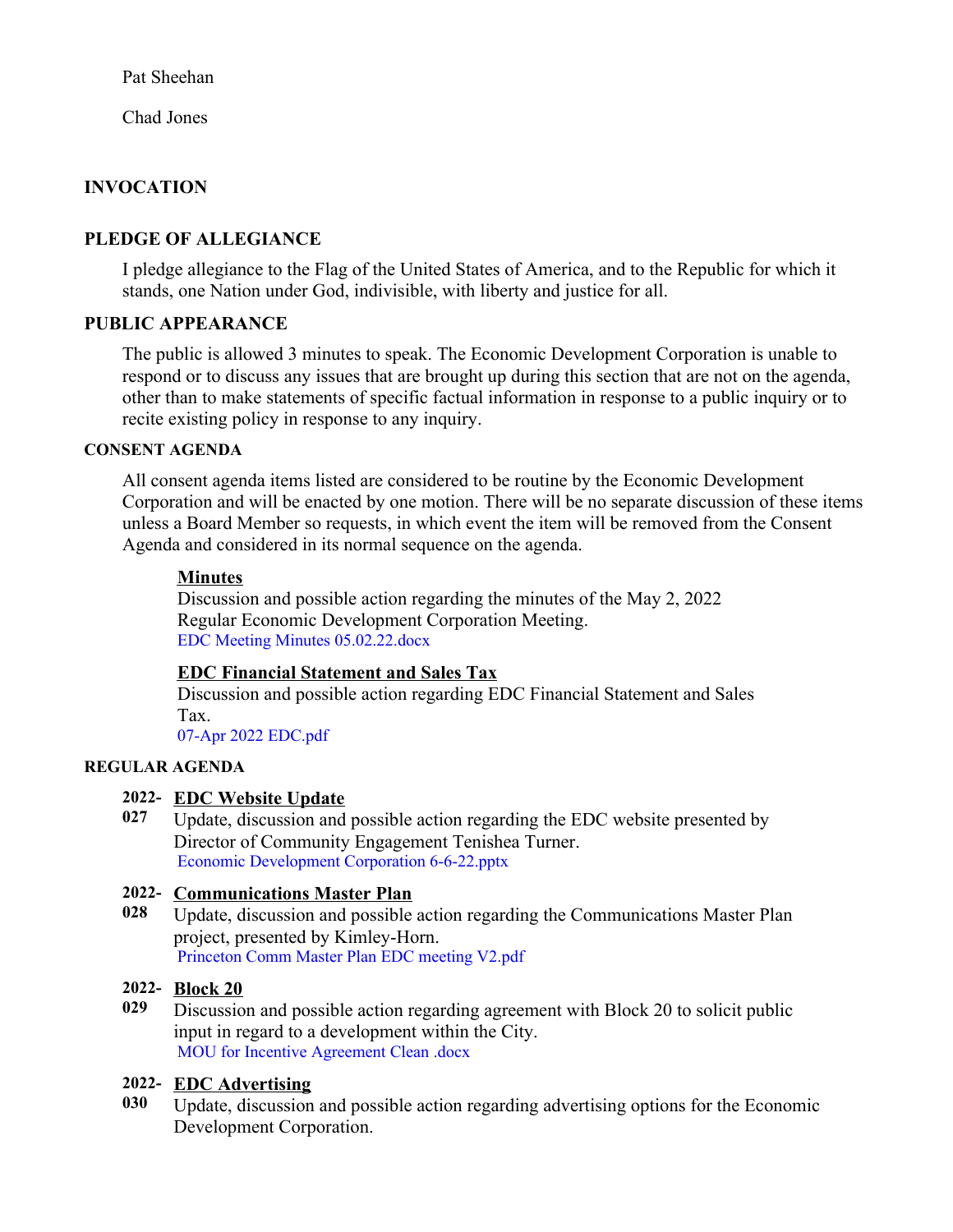[Advertising Comparison 2022.pdf](https://legistarweb-production.s3.amazonaws.com/uploads/attachment/pdf/1401071/Advertising_Comparison_2022.pdf) [FY2022-2023 Advertising Options.pdf](https://legistarweb-production.s3.amazonaws.com/uploads/attachment/pdf/1401074/FY2022-2023_Advertising_Options.pdf)

### **2022- Business Retention and Expansion Presentation**

**031** Update, discussion and possible action regarding The City of Princeton Economic Development Corporation's Business Retention and Expansion Program presented by EDC/CDC Coordinator DeShawyna Walker. [Business Retention & Expansion Program 2022.pptx](https://legistarweb-production.s3.amazonaws.com/uploads/attachment/pdf/1408902/Business_Retention___Expansion_Program_2022.pdf)

#### **2022- Chamber of Commerce Presentation**

**032** Update, discussion and possible action regarding presentation of Relocation Guide information from PLCCC President Christi Houston.

### **2022- EDC Meeting Date**

**033** Update, discussion and possible action regarding the date of the July 2022 EDC Meeting.

### **2022- Future Agenda Items**

**034** Possible action to approve request for items to be placed on a future agenda and not for discussion of these request.

### **EXECUTIVE SESSION**

Section 51.071 (2) Texas Government Code. Consultation with the City Attorney on a matter in which the duty of the attorney to the governmental body under the Texas Disciplinary Rules of Professional Conduct of the State Bar of Texas clearly conflicts with this chapter on any posted

Possible action to approve request for items to be placed on a future agenda and NOT for discussion of these request.

agenda items.

(Tex. Gov't Code §551.072.) Discuss or deliberate the purchase, exchange, lease, or value of real property.

(Tex. Gov't Code §551.087.) Discuss or deliberate Economic Development Negotiations: (1) To discuss or deliberate regarding commercial or financial information that the Board has received from a business prospect that the Board seeks to have locate, stay, or expand in or near the territory of the City of Princeton and with which the Board is conducting economic development negotiations; or

## **ACTION PERTAINING TO EXECUTIVE SESSION**

## **REPORT AGENDA - CITY MANAGER**

1. City Council Meetings for June 2022: Regular Meetings, Monday June 11, 2022 and Monday